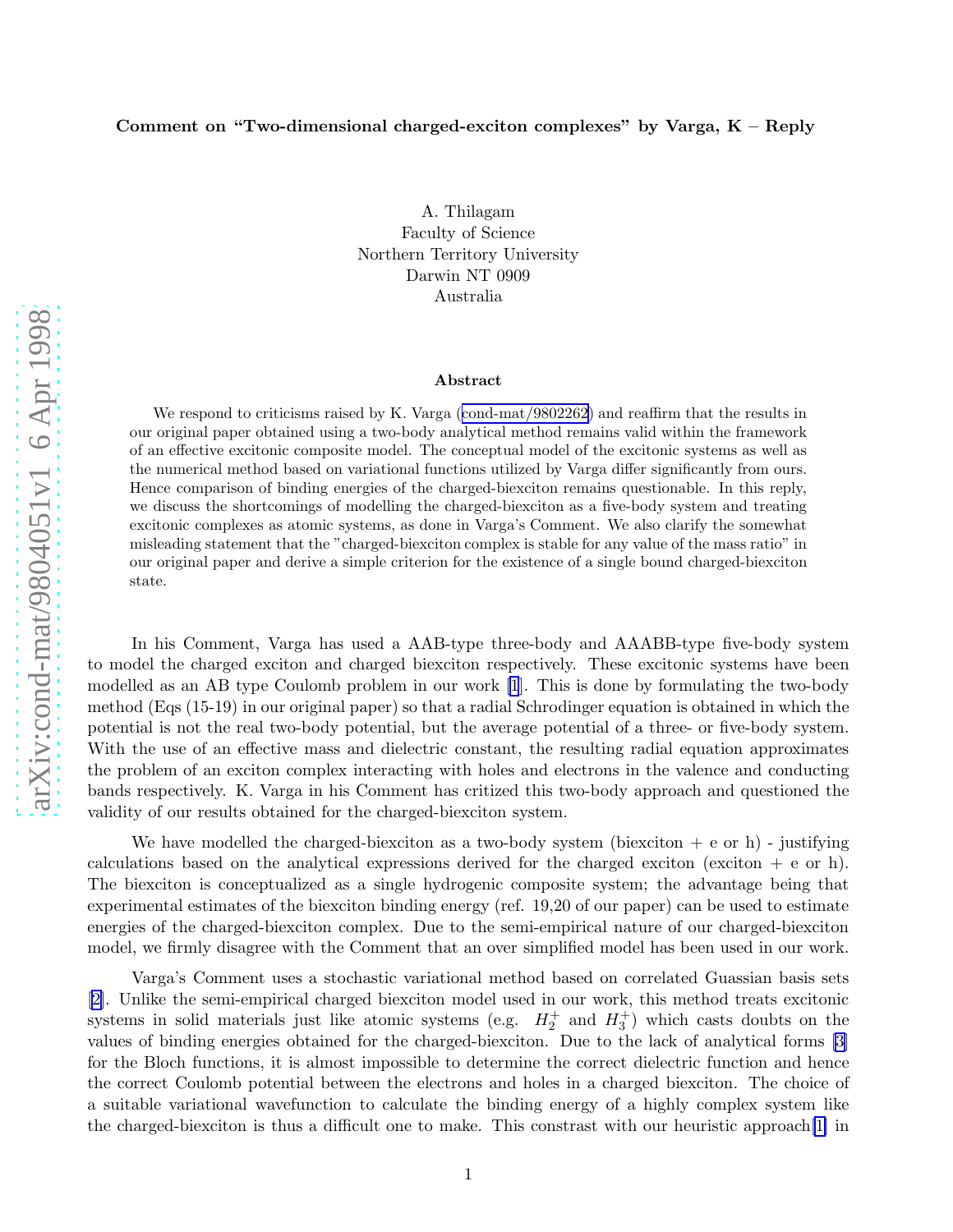<span id="page-1-0"></span>which most of the properties of the solid are coalesced into the effective masses and dielectric contant of the interacting electron and hole. Thus the sensitivity of assumed forms of variational functions on calculated results as well as the role of the geometrical structure [4] and hidden symmetry [5] in stabilizing the charged exciton complex have to be fully explored before a definitive statement about the stability of the charged-biexciton is made.

In this respect, we point out a misleading statement in our original paper[1]. The sentence that the "charged-biexciton complex is stable for any value of the mass ratio" which appears under "Results and Discussion" is somewhat misleading. It should be noted that eq.25 which specifies the upper bound in the ratio of binding energy of the charged exciton to charged biexciton, (stated in the paragraph preceding Eq.25) should correctly be an inequality ( $\leq$  instead of  $=$  in Eq.25). Hence Eq.25 does not ensure the existence of at least one bound state. A simple and efficient criterion for the existence of a single bound state can be obtained using eq.24:

$$
Eb_{X_3^-} = \left(\frac{M_{X_3^-}}{M_{R'}} \frac{\epsilon_{2ex}^2}{\epsilon_{X_3^-}^2} - 1\right) Eb_{2ex},\tag{1}
$$

Using relations derived for a biexciton [6],  $M_{R'} \approx \frac{2}{3}$  $\frac{2}{3}\mu_{ex}$  and  $\epsilon_{2ex} \approx \frac{\sqrt{2}}{4-\sqrt{2}}$  $\frac{\sqrt{2}}{4-\sqrt{2}}\epsilon_{ex}$ , and eq.(1), we get a sufficient condition for the existence of charged-biexciton states:

$$
\gamma_i > 2.23 \quad \text{where} \quad \gamma_i = \frac{M_{X_3^i}}{\mu_{ex}} \frac{\epsilon_{ex}^2}{\epsilon_{X_3^i}^2} \tag{2}
$$

where i=+ or -, depending on the charge of the charged-biexciton.  $\gamma_+ > \gamma_-$  due to the larger mass of holes and thus the positively charged-biexciton is relatively stable compared to its negatively charged counterpart. Unlike in three dimensional systems, two-body bound states have been shown [7, [8](#page-2-0)] to occur even for arbitrarily small attractive potentials in two and one dimensional systems. This fact was well demonstrated by recent experiments  $[9]$  which showed that a finite exciton binding energy remains present up to very high free-carrier concentrations. Extending the results of these works to eq.(2), we can expect at least a single bound state of the charged-biexciton  $(X_3^-$  and  $X_3^+)$  for small values of  $\sigma$ . This is in contradiction to the results in Varga's Comment.

## References

- [1] A. Thilagam, Phys. Rev. B**55**, 7804 (1997).
- [2] K. Varga and Y. Suzuki, Phys. Rev. C52, 2885 (1995).
- [3] G. Bastard, "Wave Mechanics Applied to Semiconductor Heterostructures", Les Editions de Physique, France (1988)
- [4] J. R. Chapman, N. F. Johnson and V. Nikos Nicopoulos, Phys. Rev. B55, 10221 (1997).
- [5] J. J. Palacios, D. Yoshioka and A. H. MacDonald, Phys. Rev. B54, 2296 (1996).
- [6] J. Singh, D. Birkedal, V. G. Lyssenko and J. M. Hvam, Phys. Rev. B53, 15909 (1996)
- [7] F. Stern and W. E. Howard, Phys. Rev. 163, 816 (1967).